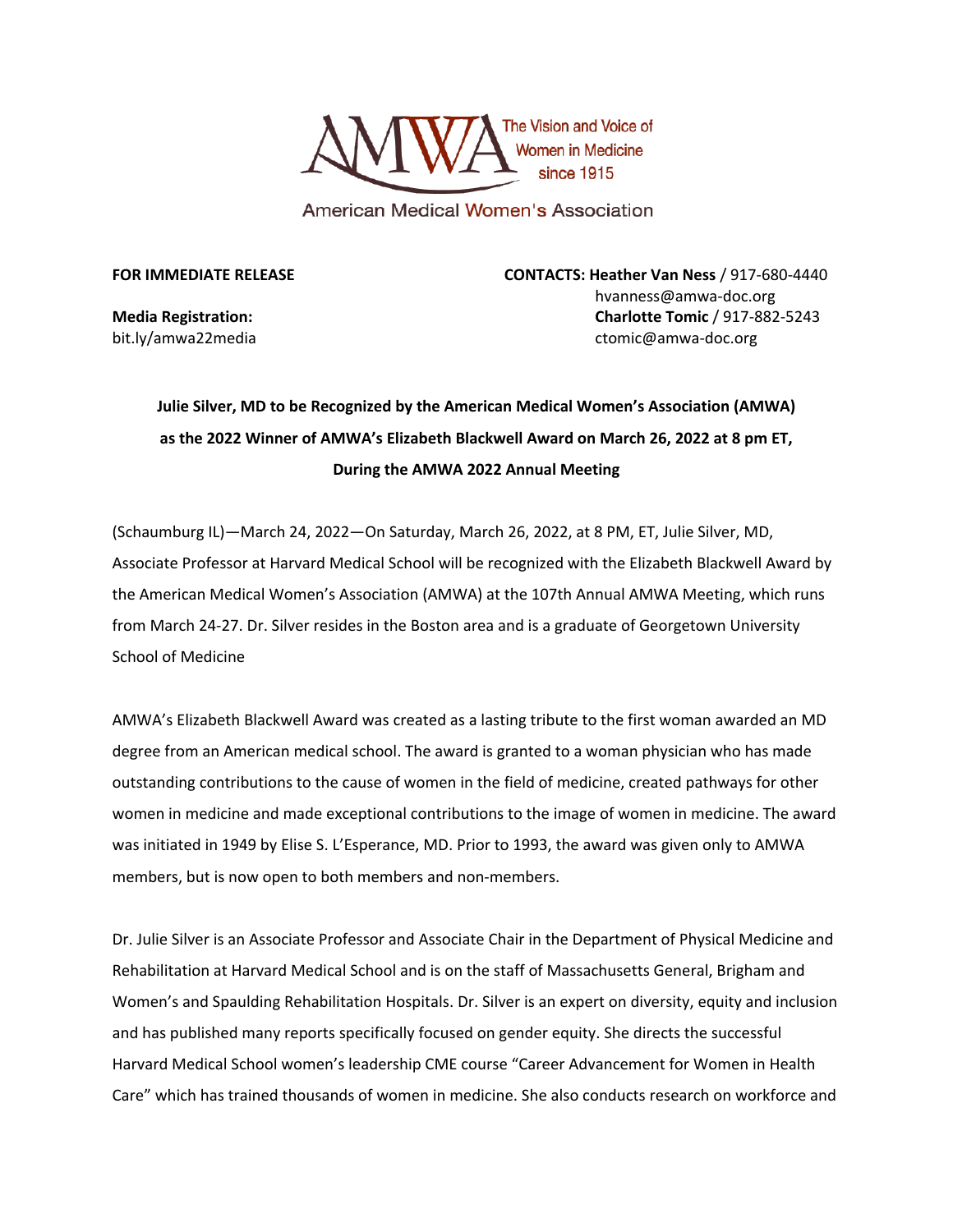patient care disparities focused on race/ethnicity and has published in high-impact journals and across numerous specialties.

Dr. Silver was a founder of the research group Promoting and Respecting Our Women Doctors (PROWD), which includes around 40 women physicians in academic medicine who conduct research in workforce gender and other equity. PROWD has published more than a dozen peer-reviewed studies and major reports in medical journals and individual members have published hundreds of peer-reviewed workforce gender equity studies. In 2021, Dr. Silver established a research mentoring program for early career women in academia - Women in Academia Valuing Equity (WAVE).

In the more widely accessible public realm, Dr. Silver has developed impactful strategic initiatives such as the #HerTimeisNow, #BeEthical, #NeedHerScience, and #GiverHeraReasontoStay campaigns, and the #*WallsDoTalk Challenge*, which-have successfully leveraged social media to help spotlight and accelerate change in issues related to diversity, equity, and inclusion. Her work has been featured in many media outlets.

"We are proud to award this year's Elizabeth Blackwell Award to Dr. Julie Silver," said AMWA President Janice Werbinski, MD. "Dr. Silver is a fervent supporter of her fellow women in medicine and has positively impacted healthcare institutions and our medical professional organizations. She has both produced her own important research in analytical work on equity, diversity and inclusion and helped to accelerate and amplify the work of others. Perhaps her biggest accomplishment is her well-deserved national reputation as a leader in training thousands of women physicians through her exemplary career."

## **About The 107th AMWA Annual Meeting**

In response to the strain endured across the healthcare world during the last several years of the COVID-19 pandemic, the American Medical Women's Association (AMWA) is focusing its 107th Annual Meeting on uplifting and energizing women in medicine to *Thrive with Tenacity, Humor and Hope*. The AMWA 2022 agenda offers something for every career stage. It features nationally recognized thought leaders who will inspire with their vision and offer strategies to manage the myriad challenges facing women in medicine. CME accreditation is provided by SIU School of Medicine. There are also student and resident tracks, and a 2-day medical school fair. All registrations include a 30-60 minute session with a